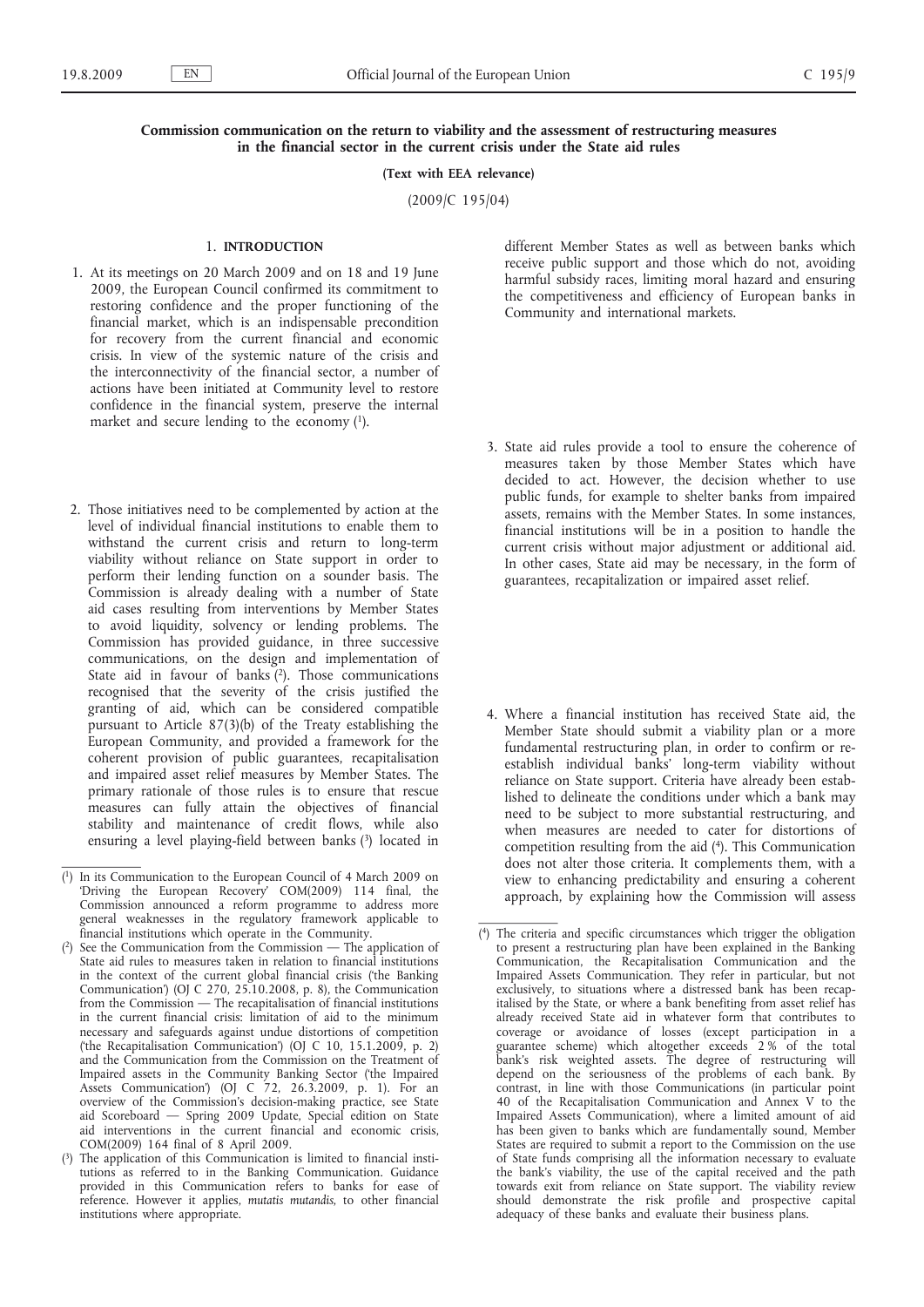the compatibility of restructuring aid (1) granted by Member States to financial institutions in the current circumstances of systemic crisis, under Article 87(3)(b) of the Treaty.

- 5. The Banking Communication, the Recapitalisation Communication and the Impaired Assets Communication recall the basic principles set out in the Community Guidelines on State aid for rescuing and restructuring firms in difficulty (2). Those principles require, first and foremost, that restructuring aid should lead to the restoration of viability of the undertaking in the longer term without State aid. They also require restructuring aid to be accompanied, to the extent possible, by adequate burden sharing and by measures to minimise distortions of competition, which would in the longer term fundamentally weaken the structure and the functioning of the relevant market.
- 6. The integrity of the internal market and the development of banks throughout the Community must be a key consideration in the application of those principles; fragmentation and market partitioning should be avoided. European banks should be in a strong global position on the basis of the single European financial market, once the current crisis has been overcome. The Commission also reaffirms the need to anticipate and manage change in a socially responsible way and underlines the need to comply with national legislation implementing Community Directives on information and consultation of workers that apply under such circumstances  $(3)$ .
- ( 1) That is to say, aid which was temporarily authorised by the Commission as rescue aid under the Community Guidelines on State aid for rescuing and restructuring firms in difficulty (OJ C 244, 1.10.2004, p. 2) or aid temporarily authorised under Article 87(3)(b) of the Treaty, as well as any new aid that may be notified as needed for restructuring. This Communication will therefore be applied instead of the Guidelines on State aid for rescuing and restructuring firms in difficulty for the assessment of restructuring aid to banks in the current circumstances of systemic crisis.
- ( 2) In the past, the Commission has adopted a number of decisions relating to restructuring aid (compatible under Article 87(3)(c) of the Treaty) to ailing banks, on the basis of a comprehensive restructuring process which allowed the beneficiaries to regain their longterm viability without the aid unduly harming competitors. Typical restructuring strategies included reorientation of business models, closure or divestments of businesses divisions, subsidiaries or branches, changes in the asset-liabilities management, sale as a going concern or break-up and sale of different parts of business<br>to viable competitors. See for instance Commission to viable competitors. See for instance Commission Decision 98/490/EC of 20 May 1998 concerning aid granted by France to the Crédit Lyonnais group (OJ L 221, 8.8.1998, p. 28), Commission Decision 2005/345/EC of 18 February 2004 on restructuring aid implemented by Germany for Bankgesellschaft Berlin AG (OJ L 116, 4.5.2005, p. 1), Commission Decision 2009/341/EC of 4 June 2008 on State aid C 9/2008 (ex NN 8/2008, CP 244/07) implemented by Germany for Sachsen LB (OJ L 104, 24.4.2009, p. 34) and the autumn 2006 State Aid Scoreboard, COM(2006) 761 final, p. 28 (http://ec.europa. eu/comm/competition/state\_aid/studies\_reports/2006\_autumn\_en. pdf), with a special survey on rescue and restructuring aid.
- ( 3) See also: Communication on 'Restructuring and Employment' of 31 March 2005 (COM(2005) 120 final of 31 March 2005) and the good practice on restructuring agreed by the European social partners in November 2003.
- 7. This Communication explains how the Commission will examine aid for the restructuring of banks in the current crisis, taking into account the need to modulate past practice in the light of the nature and the global scale of the crisis, the systemic role of the banking sector for the whole economy, and the systemic effects which may arise from the need of a number of banks to restructure within the same period:
	- The restructuring plan will need to include a thorough *diagnosis* of the bank's problems. In order to devise sustainable strategies for the restoration of viability, banks will therefore be required to stress test their business. This first step in the restoration of viability should be based on common parameters which will build to the extent possible on appropriate methodologies agreed at Community level. Banks will also be required, where applicable, to disclose impaired assets  $(4)$ .
	- Given the overriding goal of financial stability and the prevailing difficult economic outlook throughout the Community, special attention will be given to the design of a restructuring plan, and in particular to ensuring a sufficiently flexible and realistic timing of the necessary implementation steps. Where the immediate implementation of structural measures is not possible due to market circumstances, intermediate behavioural safeguards should be considered.
	- The Commission will apply the basic principle of appropriate burden sharing between Member States and the beneficiary banks with the overall situation of the financial sector in mind. Where significant burden sharing is not immediately possible due to market circumstances at the time of the rescue, this should be addressed at a later stage of the implementation of the restructuring plan.
	- Measures to limit distortion of competition by a rescued bank in the same Member State or in other Member States should be designed in a way that limits any disadvantage to other banks while taking into account the fact that the systemic nature of the current crisis has required very widespread State intervention in the sector.

 $(4)$  In accordance with the Impaired Assets Communication.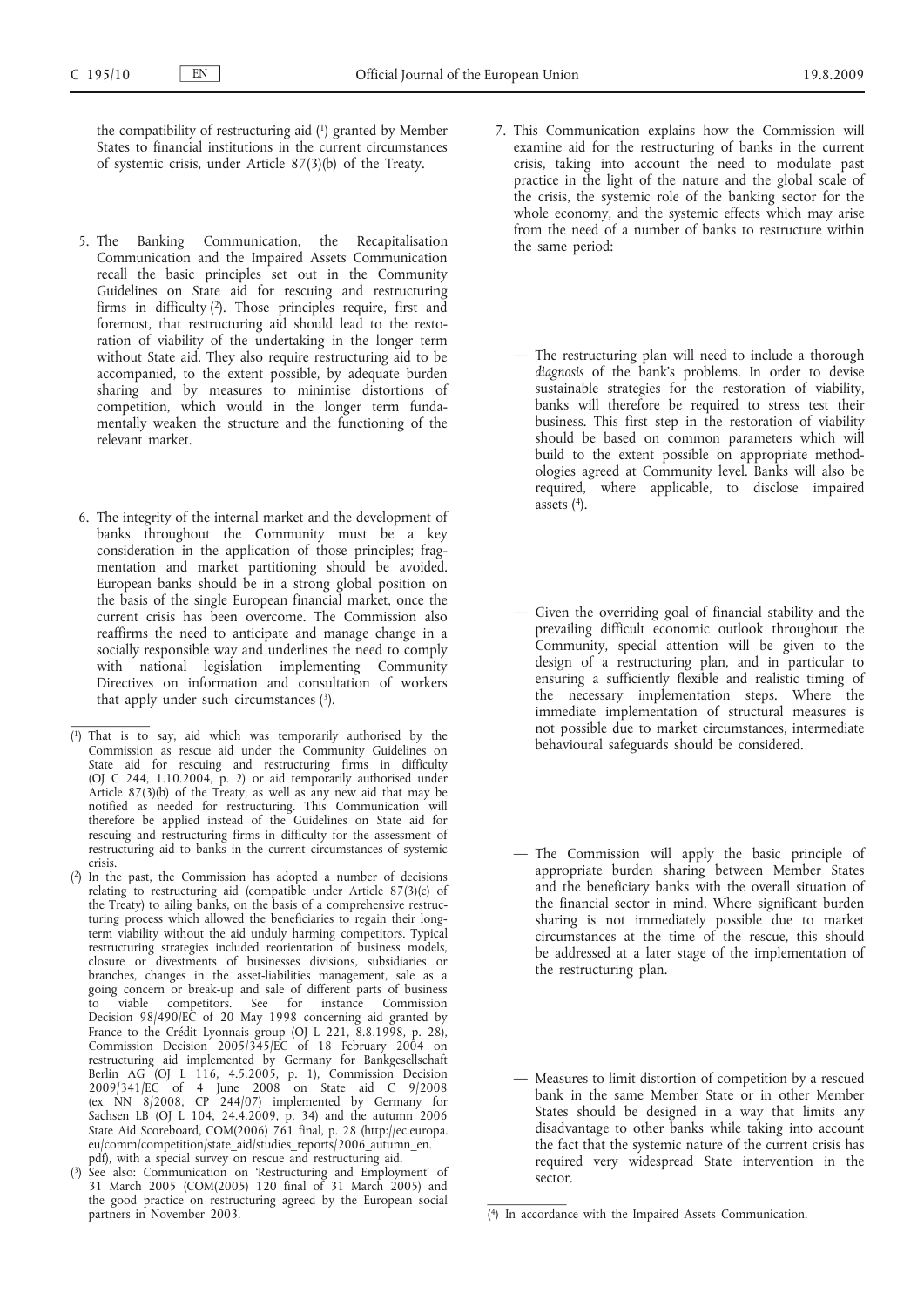- Provision of additional aid during the restructuring period should remain a possibility if justified by reasons of financial stability. Any additional aid should remain limited to the minimum necessary to ensure viability.
- 8. Section 2 applies to cases where the Member State is under an obligation to notify a restructuring plan (1). The principles underlying section 2 apply by analogy to cases where the Member State is not under a formal obligation to notify a restructuring plan, but is nonetheless required to demonstrate viability  $(\overline{2})$  of the beneficiary bank. In the latter case, and save situations where there are doubts, the Commission will normally request less detailed information (3). In case of doubt, the Commission will, in particular, seek evidence of adequate stress testing, in accordance with point 13, and of validation of the results of the stress testing by the competent national authority. Sections 3, 4 and 5 only apply to cases where the Member State is under an obligation to notify a restructuring plan. Section 6 deals with the temporal scope of this Communication and applies both to Member States required to notify a restructuring plan for the aid beneficiary and to Member States required only to demonstrate the viability of aid beneficiaries.

### 2. **RESTORING LONG-TERM VIABILITY**

9. Where, on the basis of previous Commission guidance or decisions, a Member State is under an obligation to submit a restructuring plan (4) that plan should be comprehensive, detailed and based on a coherent concept. It should demonstrate how the bank will restore long-term viability without State aid as soon as possible  $(5)$ . The notification of any restructuring plan should include a comparison with alternative options, including a break-up, or absorption by another bank, in order to allow the Commission to assess (6) whether more market oriented, less costly or less distortive solutions are available consistent with maintaining financial stability. In the event that the bank cannot be restored to viability, the restructuring plan should indicate how it can be wound up in an orderly fashion.

- ( 3) In accordance, in particular, with point 40 of the Recapitalisation Communication and Annex V to the Impaired Assets Communication.
- ( 4) As explained in point 8 of this Communication, where section 2 refers to a restructuring plan, the principles underlying section 2 apply by analogy also to viability reviews.
- ( 5) An indicative model for a restructuring plan is reproduced in the Annex.
- ( 6) Where appropriate the Commission will ask for the advice of an external consultant to examine the notified restructuring plans in order to assess viability, burden sharing and minimising competition distortions. It may also request certification of various elements by supervisors.
- 10. The restructuring plan should identify the causes of the bank's difficulties and the bank's own weaknesses and outline how the proposed restructuring measures remedy the bank's underlying problems.
- 11. The restructuring plan should provide information on the business model of the beneficiary, including in particular its organisational structure, funding (demonstrating viability of the short and long term funding structure  $(7)$ ), corporate governance (demonstrating prevention of conflicts of interest as well as necessary management changes (8)), risk management (including disclosure of impaired assets and prudent provisioning for expected non-performing assets), and asset-liability management, cash-flow generation (which should reach sufficient levels without State support), off-balance sheet commitments (demonstrating their sustainability and consolidation when the bank bears a significant exposure (9)), leveraging, current and prospective capital adequacy in line with applicable supervisory regulation (based on prudent valuation and adequate provisioning), and the remuneration incentive structure (10), (demonstrating how it promotes the beneficiary's long-term profitability).
- 12. The viability of each business activity and centre of profit should be analysed, with the necessary breakdown. The return to viability of the bank should mainly derive from internal measures. It may be based on external factors such as variations in prices and demand over which the undertaking has no great influence, but only if the market assumptions made are generally acknowledged. Restructuring requires a withdrawal from activities which would remain structurally loss making in the medium term.
- 13. Long-term viability is achieved when a bank is able to cover all its costs including depreciation and financial charges and provide an appropriate return on equity, taking into account the risk profile of the bank. The restructured bank should be able to compete in the marketplace for capital on its own merits in compliance with relevant regulatory requirements. The expected results of the planned restructuring need to be demonstrated under a base case scenario as well as under 'stress' scenarios. For this, restructuring plans need to take account, inter alia, of the current state and future prospects of the financial markets, reflecting base-case and worst-case assumptions. Stress testing should consider a range of scenarios, including a combination of stress events and a protracted global recession. Assumptions should be compared with appropriate sector-wide benchmarks, adequately amended to take account of the new elements of the current crisis in financial markets. The plan should include measures to

- ( 8) See Decision 2009/341/EC in Case C 9/2008 *Sachsen LB*.
- ( 9) Except in duly justified circumstances. See Commission Decision of 21 October 2008 in case C 10/2008 *IKB*, not yet published.
- $(10)$ In accordance with Commission Recommendation 2009/384/EC of 30 April 2009 on remuneration policies in the financial services sector (OJ L 120, 15.5.2009, p. 22).

<sup>(</sup> 1) In accordance with the Banking Communication, the Recapitalisation Communication and the Impaired Assets Communication. See point 4 of this Communication.

<sup>(</sup> 2) In accordance with the Banking Communication, the Recapitalisation Communication and the Impaired Assets Communication, where a limited amount of aid is granted to fundamentally sound banks, Member States are required to submit a viability review to the Commission.

<sup>(</sup> 7) See for instance, Commission Decision of 2 April 2008 in case NN 1/2008 *Northern Rock* (OJ C 135, 3.6.2008, p. 21), and Decision 2009/341/EC in Case C 9/2008 *Sachsen LB*.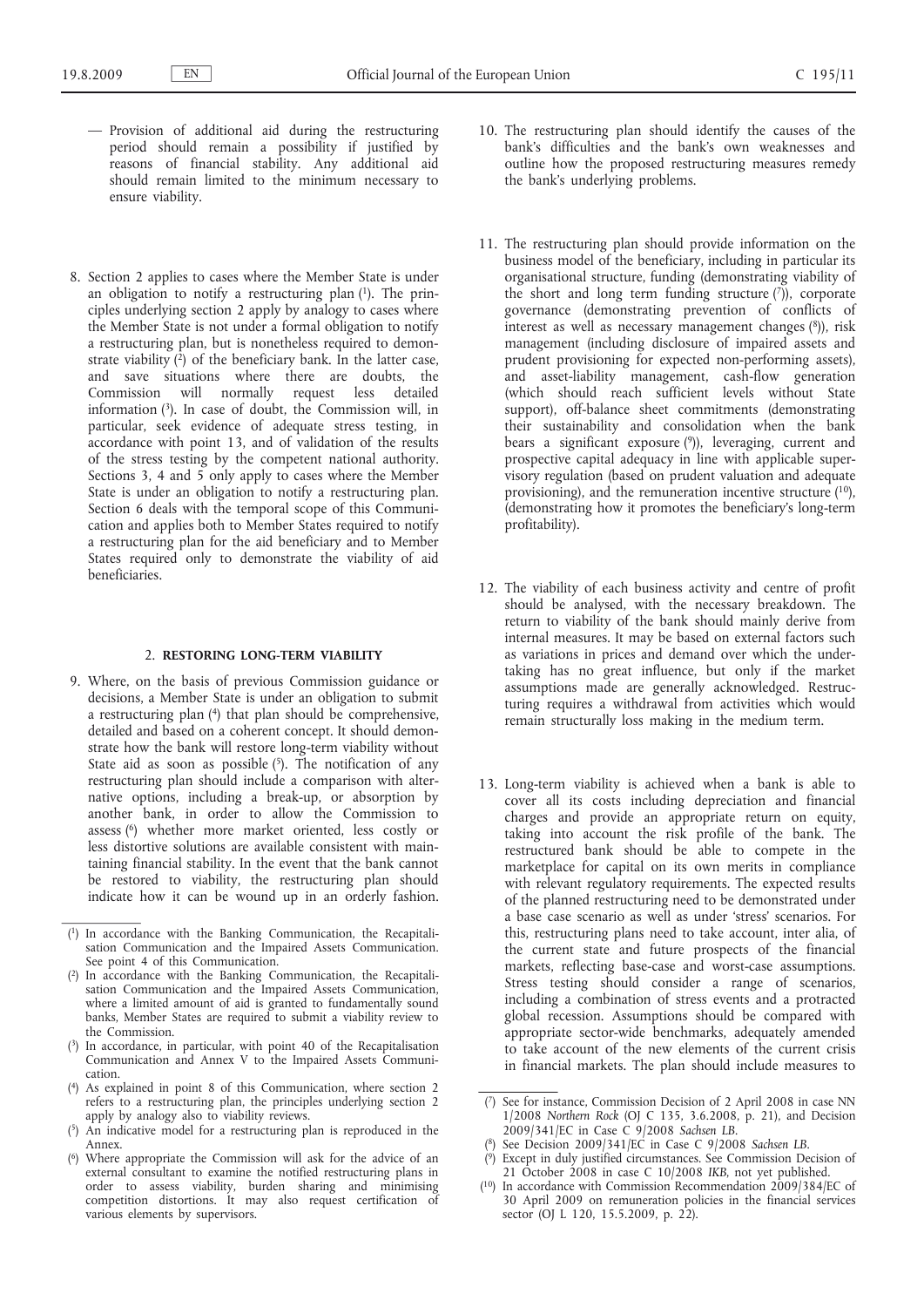address possible requirements emerging from stress testing. The stress testing should, to the extent possible, be based on common parameters agreed at Community level (such as a methodology developed by the Committee of European Banking Supervisors) and, where appropriate, adapted to cater for country- and bank-specific circumstances.

- 14. In the current crisis governments have recapitalised banks on terms chosen primarily for reasons of financial stability rather than for a return which would have been acceptable to a private investor. Long-term viability therefore requires that any State aid received is either redeemed over time, as anticipated at the time the aid is granted, or is remunerated according to normal market conditions, thereby ensuring that any form of additional State aid is terminated. As the Treaty is neutral as to the ownership of property, State aid rules apply irrespective of whether a bank is in private or public ownership.
- 15. While the restructuring period should be as short as possible so as to restore viability quickly, the Commission will take into account the current crisis conditions and may therefore allow some structural measures to be completed within a longer time horizon than is usually the case, notably to avoid depressing markets through fire sales (1). However, restructuring should be implemented as soon as possible and should not last more than five years  $(2)$  to be effective and allow for a credible return to viability of the restructured bank.
- 16. Should further aid not initially foreseen in the notified restructuring plan be necessary during the restructuring period for the restoration of viability, this will be subject to individual *ex ante* notification and any such further aid will be taken into account in the Commission's final decision.

### *Viability through sale of a bank*

17. The sale of an ailing bank to another financial institution can contribute to the restoration of long-term viability, if the purchaser is viable and capable of absorbing the transfer of the ailing bank, and may help to restore market confidence. It may also contribute to the consolidation of the financial sector. To this end, the purchaser should demonstrate that the integrated entity will be viable. In the case of a sale, the requirements of viability, own contribution and limitations of distortions of competition also need to be respected.

- 18. A transparent, objective, unconditional and non-discriminatory competitive sale process should generally be ensured to offer equal opportunities to all potential bidders  $(3)$ .
- 19. Furthermore, without prejudice to the merger control system that may be applicable, and while recognising that the sale of an aided ailing bank to a competitor can both contribute to the restoration of long-term viability and result in increased consolidation of the financial sector, where such a sale would result *prima facie* in a significant impediment of effective competition, it should not be allowed unless the distortions of competition are addressed by appropriate remedies accompanying the aid.
- 20. The sale of a bank may also involve State aid to the buyer and/or to the sold activity  $(4)$ . If the sale is organised via an open and unconditional competitive tender and the assets go to the highest bidder, the sale price is considered to be the market price and aid to the buyer can be excluded (5). A negative sale price (or financial support to compensate for such a negative price) may exceptionally be accepted as not involving State aid if the seller would have to bear higher costs in the event of liquidation (6). For the calculation of the cost of liquidation in such circumstances, the Commission will only take account of those liabilities which would have been entered into by a market economy investor  $(7)$ . This excludes liabilities stemming from State aid (8).
- 21. An orderly winding-up or the auctioning off of a failed bank should always be considered where a bank cannot credibly return to long-term viability. Governments should encourage the exit of non-viable players, while allowing for the exit process to take place within an appropriate time frame that preserves financial stability. The Banking Communication provides for a procedure in the

- ( 4) See for example Decision 2009/341/EC in Case C 9/2008 *Sachsen LB*.
- ( 5) The absence of the tender as such does not automatically mean that there is State aid to the buyer.
- ( 6) This would normally result in an aid to the sold economic activity.
- ( 7) Joined Cases C-278/92, C-279/92 and C-280/92 *Hytasa* [1994] ECR I-4103, paragraph 22.
- ( 8) See Case C-334/99 *Gröditzer Stahlwerke* [2003] ECR I-1139, paragraph 134 *et seq*. and Commission Decision 2008/719/EC of 30 April 2008 on State aid C 56/2006 (ex NN 77/2006) *Bank Burgenland* (OJ L 239, 6.9.2008, p. 32).

<sup>(</sup> 1) Understood as selling large quantities of assets at current low market prices which could lower the prices further.

<sup>(</sup> 2) The Commission practice has been to accept two to three years as the duration of a restructuring plan.

<sup>(</sup> 3) See also point 20.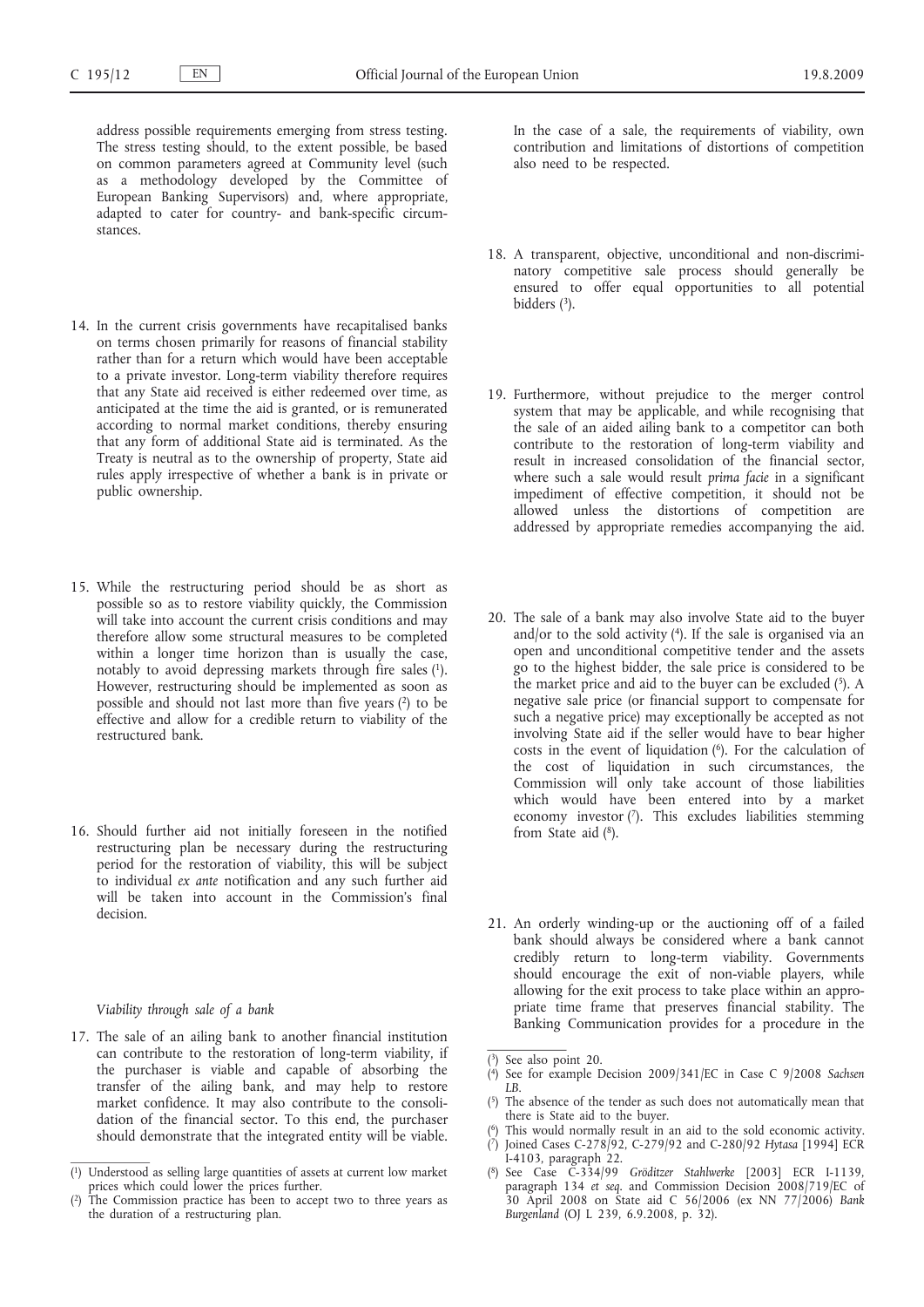framework of which such orderly winding up should take place (1). Acquisition of the 'good' assets and liabilities of a bank in difficulty may also be an option for a healthy bank as it could be a cost effective way to expand deposits and build relationships with reliable borrowers. Moreover, the creation of an autonomous 'good bank' from a combination of the 'good' assets and liabilities of an existing bank may also be an acceptable path to viability, provided this new entity is not in a position to unduly distort competition.

### 3. **OWN CONTRIBUTION BY THE BENEFICIARY (BURDEN SHARING)**

22. In order to limit distortions of competition and address moral hazard, aid should be limited to the minimum necessary and an appropriate own contribution to restructuring costs should be provided by the aid beneficiary. The bank and its capital holders should contribute to the restructuring as much as possible with their own resources. This is necessary to ensure that rescued banks bear adequate responsibility for the consequences of their past behaviour and to create appropriate incentives for their future behaviour.

#### *Limitation of restructuring costs*

23. Restructuring aid should be limited to covering costs which are necessary for the restoration of viability. This means that an undertaking should not be endowed with public resources which could be used to finance market-distorting activities not linked to the restructuring process. For example, acquisitions of shares in other undertakings or new investments cannot be financed through State aid unless this is essential for restoring an undertaking's viability (2).

#### *Limitation of the amount of aid, significant own contribution*

24. In order to limit the aid amount to the minimum necessary, banks should first use their own resources to finance restructuring. This may involve, for instance, the sale of assets. State support should be granted on terms which represent an adequate burden-sharing of the costs  $(3)$ .

This means that the costs associated with the restructuring are not only borne by the State but also by those who invested in the bank, by absorbing losses with available capital and by paying an adequate remuneration for State interventions (4). Nonetheless, the Commission considers that it is not appropriate to fix thresholds concerning burden-sharing *ex ante* in the context of the current systemic crisis, having regard to the objective of facilitating access to private capital and a return to normal market conditions.

25. Any derogation from an adequate burden-sharing *ex ante* which may have been exceptionally granted in the rescue phase for reasons of financial stability must be compensated by a further contribution at a later stage of the restructuring, for example in the form of claw-back clauses and/or by farther-reaching restructuring including additional measures to limit distortions of competition (5).

26. Banks should be able to remunerate capital, including in the form of dividends and coupons on outstanding subordinated debt, out of profits generated by their activities. However, banks should not use State aid to remunerate own funds (equity and subordinated debt) when those activities do not generate sufficient profits. Therefore, in a restructuring context, the discretionary offset of losses (for example by releasing reserves or reducing equity) by beneficiary banks in order to guarantee the payment of dividends and coupons on outstanding subordinated debt, is in principle not compatible with the objective of burden sharing (6). This may need to be balanced with ensuring the refinancing capability of the bank and the exit incentives (7). In the interests of promoting refinancing by the beneficiary bank, the Commission may favourably regard the payment of coupons on newly issued hybrid capital instruments with

- ( 5) Impaired Asset Communication, points 24 and 25. See also Section 4 of this Communication.
- ( 6) See Commission Decision of 18 December 2008 in case N 615/2008 *Bayern LB* (OJ C 80, 3.4.2009, p. 4). However, this does not prevent the bank from making coupon payments when it is under a binding legal obligation to do so.
- ( 7) See Impaired Asset Communication, point 31, and the nuanced approach to dividend restrictions in the Recapitalisation Communication, points 33, 34 and 45, reflecting that although temporary dividend or coupon bans may retain capital within the bank and increase the capital cushion and hence improve the solvency of the bank, they may equally impede the bank's access to private finance sources, or at least increase the cost of new future financing.

<sup>(</sup> 1) See points 43 to 50 of the Banking Communication. In order to enable such orderly exit, liquidation aid may be considered compatible, when for instance needed for a temporary recapitalisation of a bridge bank or structure or satisfying claims of certain creditor classes if justified by reasons of financial stability. For examples of such aid and conditions under which it was found compatible, see Commission Decision of 1 October 2008 in case NN 41/2008 UK, *Rescue aid to Bradford&Bingley* (OJ C 290, 13.11.2008, p. 2) and the Commission Decision of 5 November 2008 in case NN 39/2008 DK, *Aid for liquidation of Roskilde Bank* (OJ C 12, 17.1.2009, p. 3).

<sup>(</sup> 2) See Case T-17/03 Schmitz-Gotha [2006] ECR II-1139.

<sup>(</sup> 3) As already developed in previous Commission Communications, in particular the Impaired Assets Communication, see points 21 *et seq*.

<sup>(</sup> 4) The Commission has provided detailed guidance regarding the pricing of State guarantees, recapitalisations and asset relief measures respectively in the Banking Communication, the Recapitalisation Communication and the Impaired Assets Communication. To the extent that such a price is being paid, the shareholders of the bank see their position diluted in a financial sense.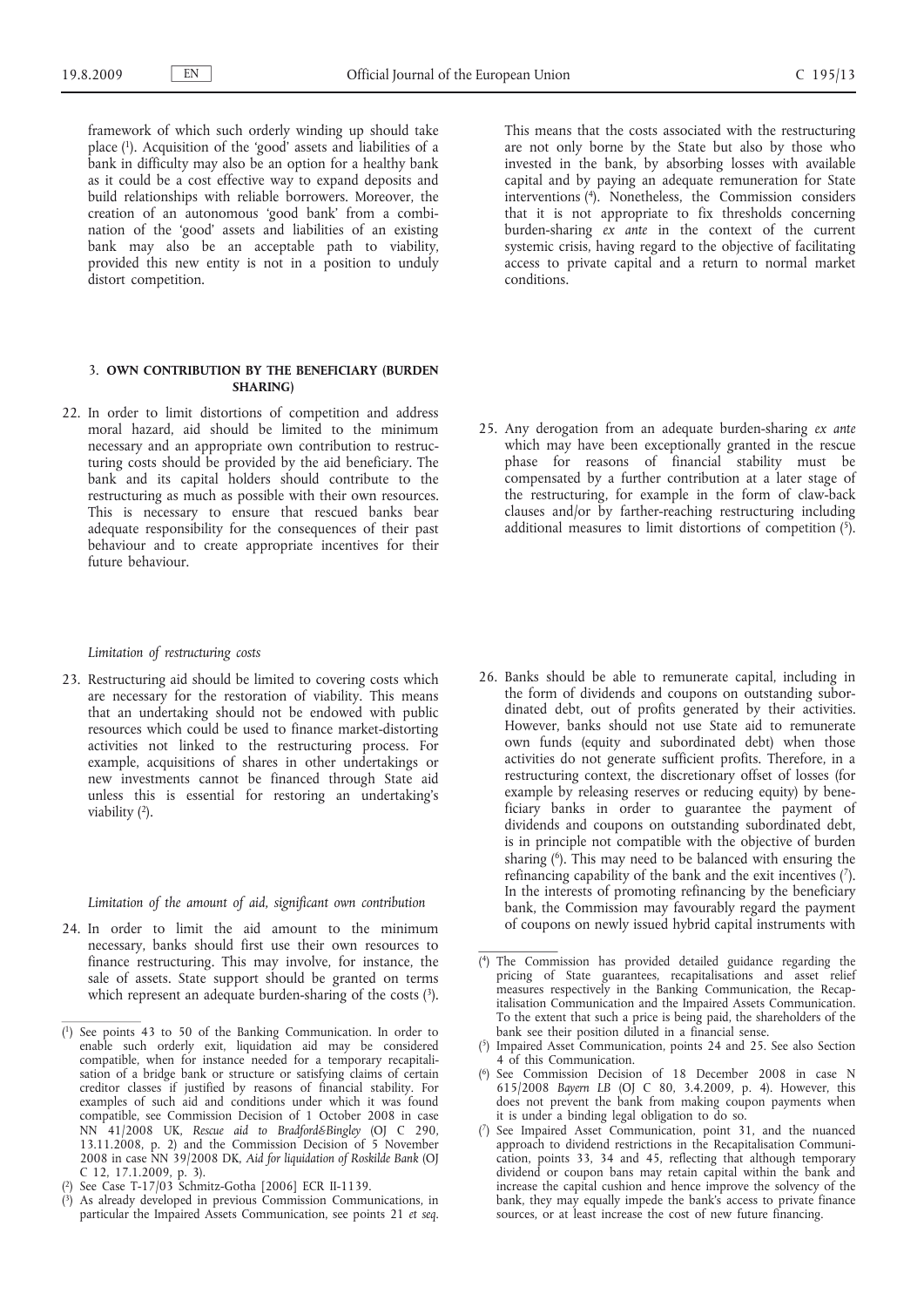greater seniority over existing subordinated debt. In any case, banks should not normally be allowed to purchase their own shares during the restructuring phase.

27. Provision of additional aid during the restructuring period should remain a possibility if justified by reasons of financial stability. Any additional aid should remain limited to the minimum necessary to ensure viability.

### 4. **LIMITING DISTORTIONS OF COMPETITION AND ENSURING A COMPETITIVE BANKING SECTOR**

#### *Types of distortion*

- 28. Whilst State aid can support financial stability in times of systemic crisis, with wider positive spillovers, it can nevertheless create distortions of competition in various ways. Where banks compete on the merits of their products and services, those which accumulate excessive risk and/or rely on unsustainable business models will ultimately lose market share and, possibly, exit the market while more efficient competitors expand on or enter the markets concerned. State aid prolongs past distortions of competition created by excessive risk-taking and unsustainable business models by artificially supporting the market power of beneficiaries. In this way it may create a moral hazard for the beneficiaries, while weakening the incentives for non-beneficiaries to compete, invest and innovate. Finally, State aid may undermine the single market by shifting an unfair share of the burden of structural adjustment and the attendant social and economic problems to other Member States, whilst at the same time creating entry barriers and undermining incentives for cross-border activities.
- 29. Financial stability remains the overriding objective of aid to the financial sector in a systemic crisis, but safeguarding systemic stability in the short-term should not result in longer-term damage to the level playing field and competitive markets. In this context, measures to limit distortions of competition due to State aid play an important role, inter alia for the following reasons. First, banks across the Community have been hit by the crisis to a very varying degree and State aid to rescue and restructure distressed banks may harm the position of banks that have remained fundamentally sound, with possible negative effects for financial stability. In a situation of financial, economic and budgetary crisis, differences between Member States in terms of resources available for State intervention become even more pronounced, and harm the level-playing field in the single market. Second, national interventions in the current crisis will, by their very nature, tend to focus on the national

markets and hence seriously risk leading to retrenchment behind national borders and to a fragmentation of the single market. Market presence of aid beneficiaries needs to be assessed with a view to ensuring effective competition and preventing market power, entry barriers and disincentives for cross-border activities to the detriment of European businesses and consumers. Third, the current scale of the public intervention necessary for financial stability and the possible limits to normal burden sharing are bound to create even greater moral hazard that needs to be properly corrected to prevent perverse incentives and excessively risky behaviour from reoccurring in the future and to pave the way for a rapid return to normal market conditions without State support.

*Applying effective and proportionate measures limiting distortions of competition*

- 30. Measures to limit the distortion of competition should be tailor-made to address the distortions identified on the markets where the beneficiary bank operates following its return to viability post restructuring, while at the same time adhering to a common policy and principles. The Commission takes as a starting point for its assessment of the need for such measures, the size, scale and scope of the activities that the bank in question would have upon implementation of a credible restructuring plan as foreseen in section 2. Depending on the nature of the distortion of competition, it may be addressed through measures in respect of liabilities and/or in respect of assets (1). The nature and form of such measures will depend on two criteria: first, the amount of the aid and the conditions and circumstances under which it was granted and, second, the characteristics of the market or markets on which the beneficiary bank will operate.
- 31. As regards the first criterion, measures limiting distortions will vary significantly according to the amount of the aid as well as the degree of burden sharing and the level of pricing. In this context, the amount of State aid will be assessed both in absolute terms (amount of capital received, aid element in guarantees and asset relief measures) and in relation to the bank's risk-weighted assets. The Commission will consider the total amount of aid granted to the beneficiary including any kind of rescue aid. In the same vein, the Commission will take into account the extent of the beneficiary's own contribution and burden sharing over the restructuring period. Generally speaking, where there is greater burden sharing and the own contribution is higher, there are fewer negative consequences resulting from moral hazard. Therefore, the need for further measures is reduced (2).

<sup>(</sup> See point 21.

<sup>(</sup> 2) If the Commission has, pursuant to Banking Communication, the Recapitalisation Communication or the Impaired Assets Communication, exceptionally accepted aid that departed from the principles required by those communications, the resulting additional distortion of competition will require additional structural or behavioural safeguards; see point 58 of the Impaired Assets Communication.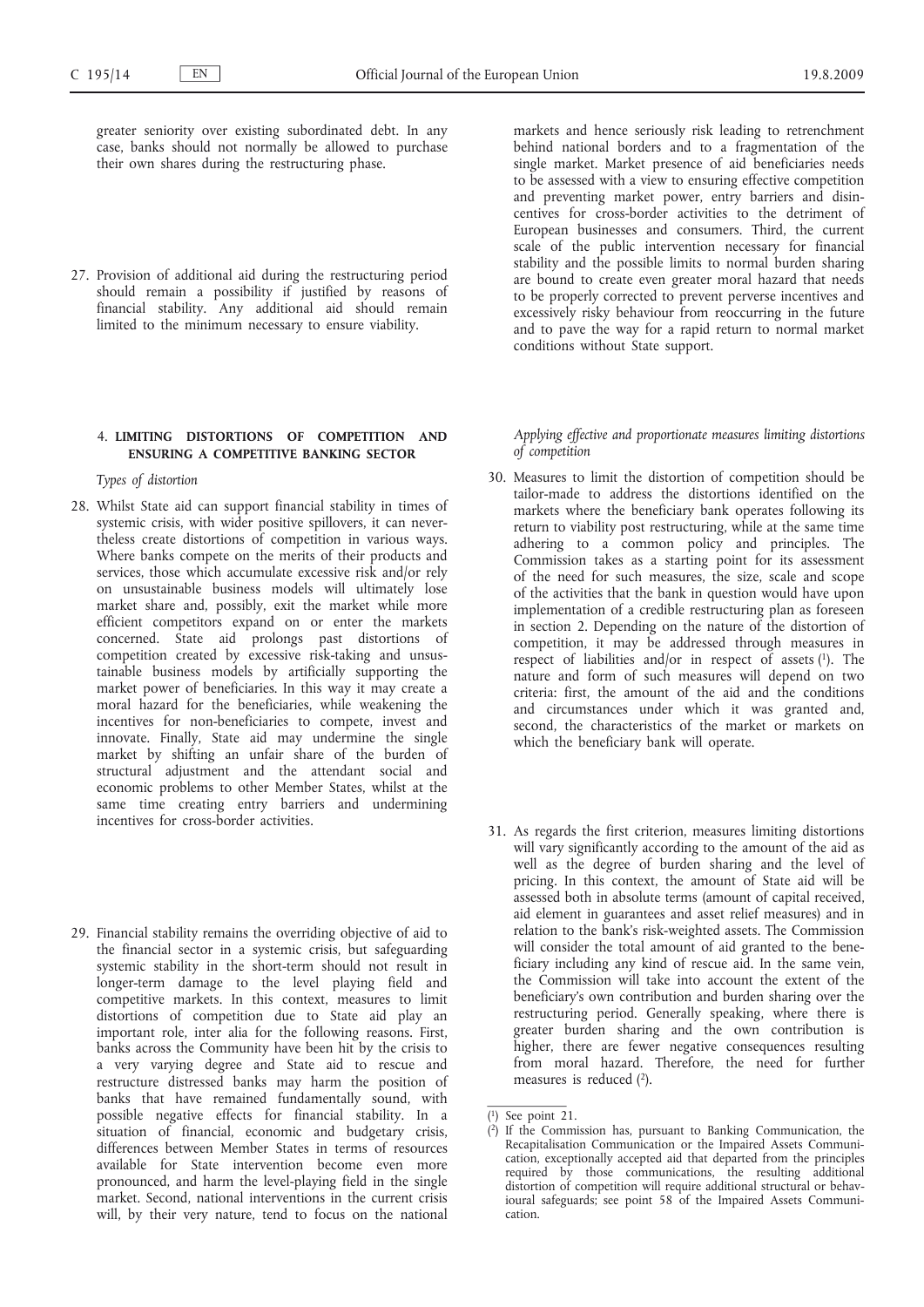- 32. As regards the second criterion, the Commission will analyse the likely effects of the aid on the markets where the beneficiary bank operates after the restructuring. First of all, the size and the relative importance of the bank on its market or markets, once it is made viable, will be examined. If the restructured bank has limited remaining market presence, additional constraints, in the form of divestments or behavioural commitments, are less likely to be needed. The measures will be tailored to market characteristics (1) to make sure that effective competition is preserved. In some areas, divestments may generate adverse consequences and may not be necessary in order to achieve the desired outcomes, in which case the limitation of organic growth may be preferred to divestments. In other areas, especially those involving national markets with high entry barriers, divestments may be needed to enable entry or expansion of competitors. Measures limiting distortions of competition should not compromise the prospects of the bank's return to viability.
- 33. Finally, the Commission will pay attention to the risk that restructuring measures may undermine internal market and will view positively measures that help to ensure that national markets remain open and contestable. While aid is granted to maintain financial stability and lending to the real economy in the granting Member State, where such aid is also conditional upon the beneficiary bank respecting certain lending targets in Member States other than the State which grants the aid, this may be regarded as an important additional positive effect of the aid. This will particularly be the case where the lending targets are substantial relative to a credible counterfactual, where achievement of such targets is subject to adequate monitoring (for example, through cooperation between the home and host State supervisors), where the banking system of the host State is dominated by banks with headquarters abroad and where such lending commitments have been coordinated at Community level (for example, in the framework of liquidity assistance negotiations).

*Structural measures — divestiture and reduction of business activities*

- 35. On the basis of an assessment in accordance with the criteria of this Section, banks benefiting from State aid may be required to divest subsidiaries or branches, portfolios of customers or business units, or to undertake other such measures (3), including on the domestic retail market of the aid beneficiary. In order for such measures to increase competition and contribute to the internal market, they should favour the entry of competitors and cross-border activity (4). In line with the requirement of restoration of viability, the Commission will take a positive view of such structural measures if they are undertaken without discrimination between businesses in different Member States, thus contributing to the preservation of an internal market in financial services.
- 36. A limit on the bank's expansion in certain business or geographical areas may also be required, for instance via market-oriented remedies such as specific capital requirements, where competition in the market would be weakened by direct restrictions on expansion or to limit moral hazard. At the same time, the Commission will pay particular attention to the need to avoid retrenchment within national borders and a fragmentation of the single market.
- 37. Where finding a buyer for subsidiaries or other activities or assets appears objectively difficult, the Commission will extend the time period for the implementation of those measures, if a binding timetable for scaling down businesses (including segregation of business lines) is provided. However, the time period for implementing those measures should not exceed five years.

*Setting the appropriate price for State aid*

34. Adequate remuneration of any State intervention generally is one of the most appropriate limitations of distortions of competition, as it limits the amount of aid. Where the entry price has been set at a level significantly below the market price for reasons of financial stability, it should be ensured that the terms of the financial support are revised in the restructuring plan (2) so as to reduce the distortive effect of the subsidy.

38. In assessing the scope of structural remedies required to overcome distortions of competition in a given case, and with due regard to the principle of equal treatment, the Commission will take into account the measures provided for in cases relating to the same markets or market segments at the same time.

<sup>(</sup> 1) In particular, concentration levels, capacity constraints, the level of profitability, barriers to entry and to expansion will be taken into account.

<sup>(</sup> 2) For example by favouring early redemption of State aid.

<sup>(</sup> 3) See for example Commission Decision of 21 October 2008 in Case C 10/2008 *IKB*, not yet published and Commission Decision of 7 May 2009 in case N 244/2009 *Capital injection into Commerzbank* (OJ C 147, 27.6.2009, p. 4).

<sup>(</sup> 4) It should be noted that balance-sheet reductions due to asset writeoffs, which are partly compensated with State aid, do not reduce the bank's actual market presence and cannot therefore be taken into account when assessing the need for structural measures.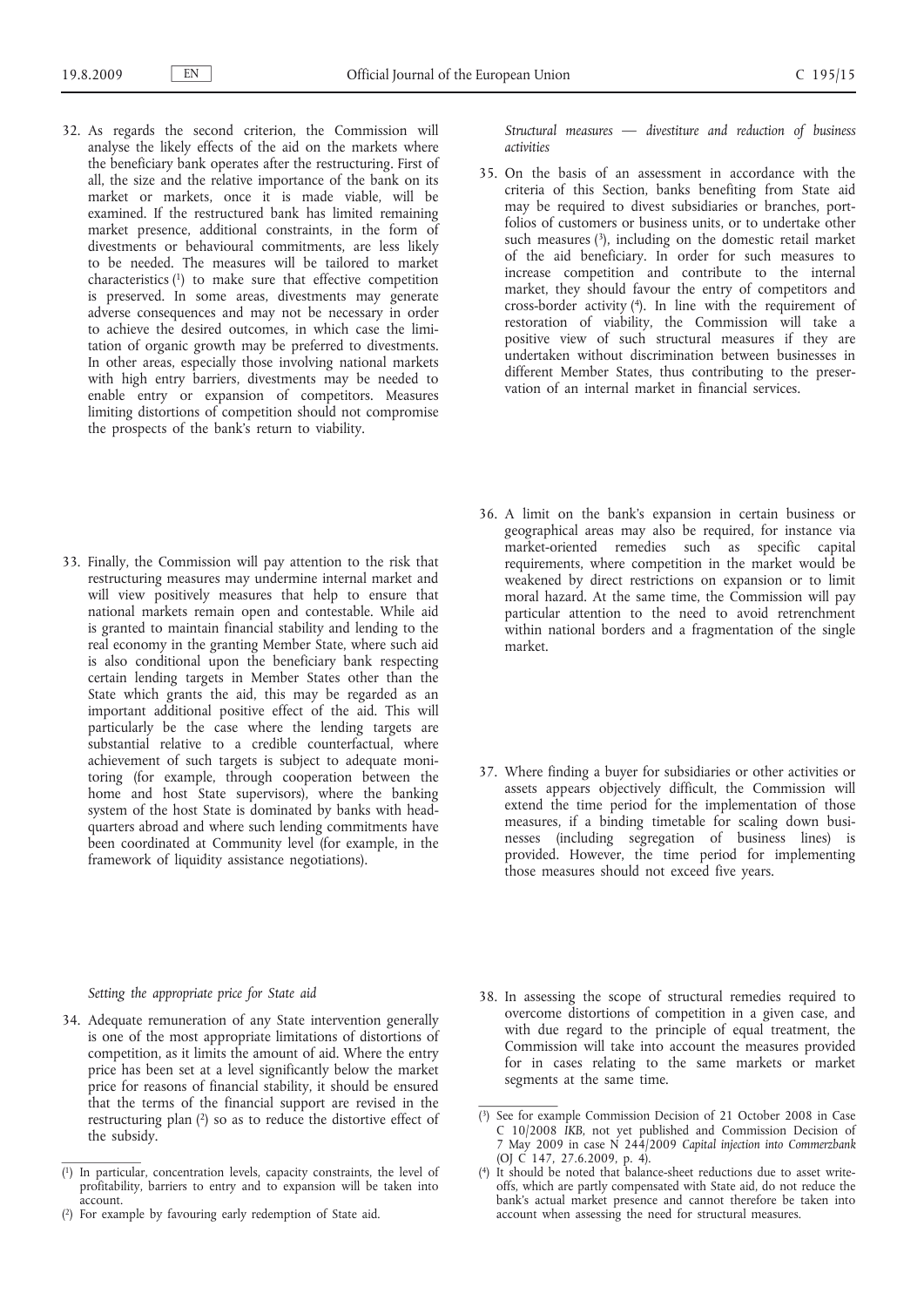*Avoiding the use of State aid to fund anti-competitive behaviour*

- 39. State aid must not be used to the detriment of competitors which do not enjoy similar public support  $(1)$ .
- 40. Subject to point 41, banks should not use State aid for the acquisition of competing businesses  $(2)$ . This condition should apply for at least three years and may continue until the end of the restructuring period, depending on the scope, size and duration of the aid.
- 41. In exceptional circumstances and upon notification, acquisitions may be authorised by the Commission where they are part of a consolidation process necessary to restore financial stability or to ensure effective competition. The acquisition process should respect the principles of equal opportunity for all potential acquirers and the outcome should ensure conditions of effective competition in the relevant markets.
- 42. Where the imposition of divestitures and/or the prohibition of acquisitions are not appropriate, the Commission may accept the imposition by the Member State of a claw-back mechanism, for example in the form of a levy on the aid recipients. This would allow recovery of part of the aid from the bank after it has returned to viability.
- 43. Where banks receiving State support are requested to fulfil certain requirements as to lending to the real economy, the credit provided by the bank must be on commercial terms  $(\overline{3})$ .
- 44. State aid cannot be used to offer terms (for example as regards rates or collateral) which cannot be matched by competitors which are not in receipt of State aid.

However, in cases where limitations on the pricing behaviour of the beneficiary may not be appropriate, for example because they may result in a reduction of effective competition, Member States should propose other, more suitable, remedies to ensure effective competition, such as measures that favour entry. In the same vein, banks must not invoke State support as a competitive advantage when marketing their financial offers (4). These restrictions should remain in place, depending on the scope, size and duration of the aid, for a period ranging between three years and the entire duration of the restructuring period. They would then also serve as a clear incentive to repay the State as soon as possible.

45. The Commission will also examine the degree of market opening and the capacity of the sector to deal with bank failures. In its overall assessment the Commission may consider possible commitments by the beneficiary or commitments from the Member State concerning the adoption of measures  $(5)$  that would promote more sound and competitive markets, for instance by favouring entry and exit. Such initiatives could, in appropriate circumstances, accompany the other structural or behavioural measures that would normally be required of the beneficiary. The Member State's commitment to introduce mechanisms to deal with bank difficulties at an early stage may be regarded positively by the Commission as an element promoting sound and competitive markets.

#### 5. **MONITORING AND PROCEDURAL ISSUES**

- 46. In order to verify that the restructuring plan is being implemented properly, the Commission will request regular detailed reports. The first report will normally have to be submitted to the Commission not later than six months after approval of the restructuring plan.
- 47. Upon notification of the restructuring plan the Commission has to assess whether the plan is likely to restore long term viability and to limit distortions of competition adequately. Where it has serious doubts as to the compliance of the restructuring plan with the relevant requirements, the Commission is required to open a formal investigation procedure, giving third parties the possibility to comment on the measure and thereby ensuring a transparent and coherent approach while respecting the confidentiality rules applicable in State aid proceedings (6).

<sup>(</sup> 1) See for example Commission Decision of 19 November 2008 in case NN 49/2008, NN 50/2008 and NN 45/2008 *Guarantees to Dexia* (not yet published), point 73, Commission Decision of 19 November 2008 in case N 574/2008 *Guarantees to Fortis Bank* (OJ C 38, 17.2.2009, p. 2), point 58 and Commission Decision of 3 December 2008 in case NN 42/2008, NN 46/2008 and NN 53/A/2008 *Restructuring aid to Fortis Bank and Fortis Bank Luxembourg* (OJ C 80, 3.4.2009, p. 7), paragraph 94. For instance a bank may, in certain circumstances, be prohibited from proposing the highest interest rates offered on the market to retail depositors.

<sup>(</sup> 2) It is recalled that restructuring costs have to be limited to the minimum necessary for the restoration of viability. See point 23. ( 3) Credit provided on non-commercial terms might constitute State aid and might be authorised by the Commission, upon notification, if it is compatible with the common market, for example under the Communication from the Commission — Temporary Community framework for State aid measures to support access to finance in the current financial and economic crisis  $\overrightarrow{O}$  C 83, 7.4.2009, p. 1).

<sup>(</sup> 4) Commission Decision of 12 November 2008 in Case N 528/2008 *ING* (OJ C 328, 23.12.2008, p. 10), point 35.

<sup>(</sup> 5) See for example Commission Decision 2005/418/EC of 7 July 2004 on the aid measures implemented by France for Alstom (OJ L 150, 10.6.2005, p. 24), point 204.

<sup>(</sup> 6) Commission communication C(2003) 4582 of 1 December 2003 on professional secrecy in State aid decisions (OJ C 297, 9.12.2003, p. 6).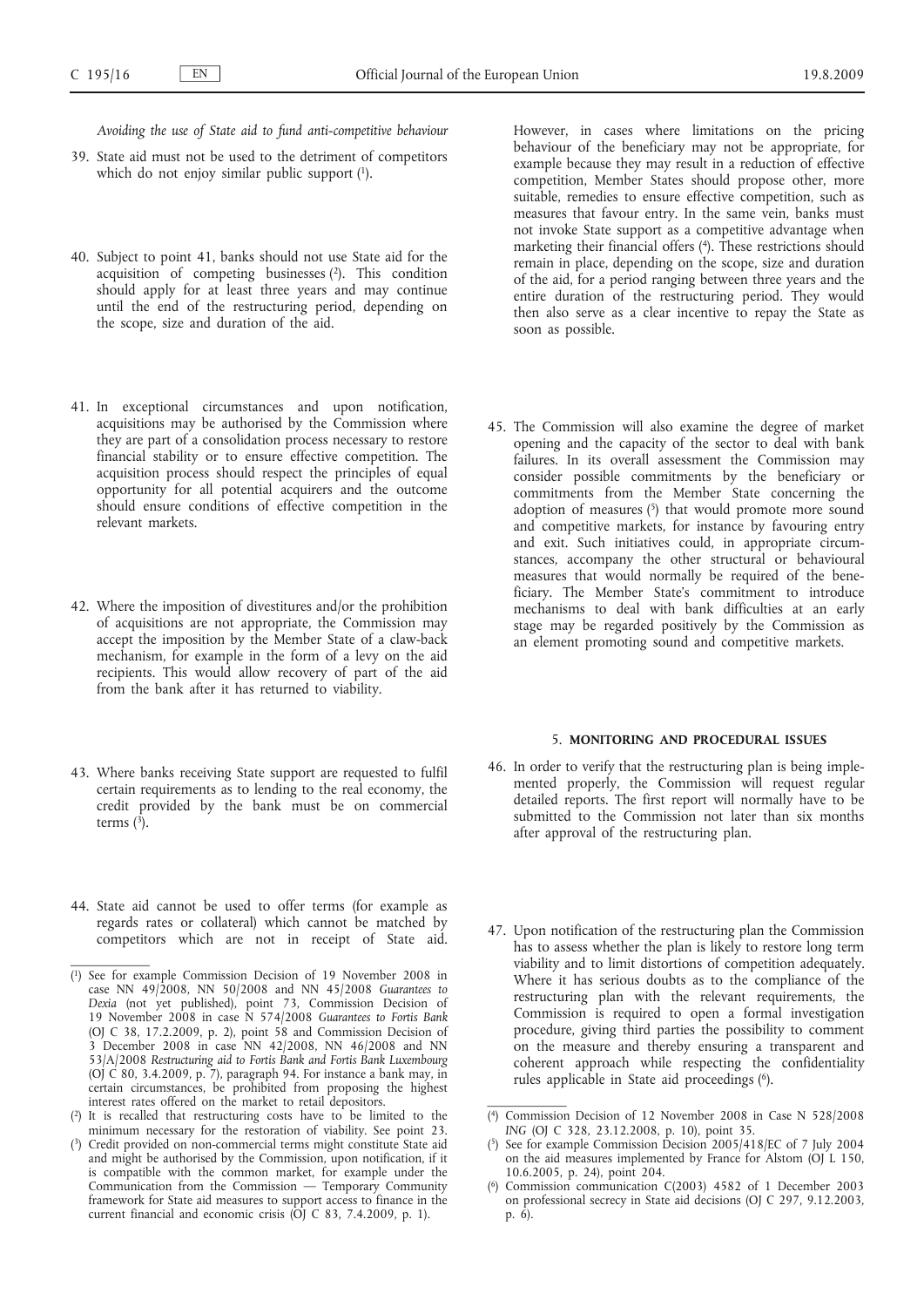48. Nevertheless the Commission does not have to open formal proceedings where the restructuring plan is complete and the measures suggested are such that the Commission has no further doubts as to compatibility in the sense of Article 4(4) of Council Regulation EC No 659/1999 of 22 March 1999 laying down detailed rules for the application of Article 93 of the EC Treaty  $(1)$ . This might, in particular, be the case where a Member State has notified the Commission of an aid accompanied by a restructuring plan which meets all of the conditions set out in this Communication, in order to obtain legal certainty as to the necessary follow-up. In such cases the Commission might adopt a final decision stating that rescue aid as well as restructuring aid is compatible under Article 87(3)(b) of the Treaty.

# 6. **TEMPORARY SCOPE OF THE COMMUNICATION**

49. This Communication is justified by the current exceptional financial sector crisis and should therefore only be applied

for a limited period. For the assessment of restructuring aid notified to the Commission on or before 31 December 2010, the Commission will apply this Communication. As regards non-notified aid, the Commission notice on the determination of the applicable rules for the assessment of unlawful State aid (2) will apply. The Commission will therefore apply this Communication when assessing the compatibility of non-notified aid granted on or before 31 December 2010.

50. Bearing in mind that this Communication is based on Article 87(3)(b) of the Treaty, the Commission may review its content and duration according to the development of market conditions, the experience gathered in the treatment of cases and the overriding interest in maintenance of financial stability.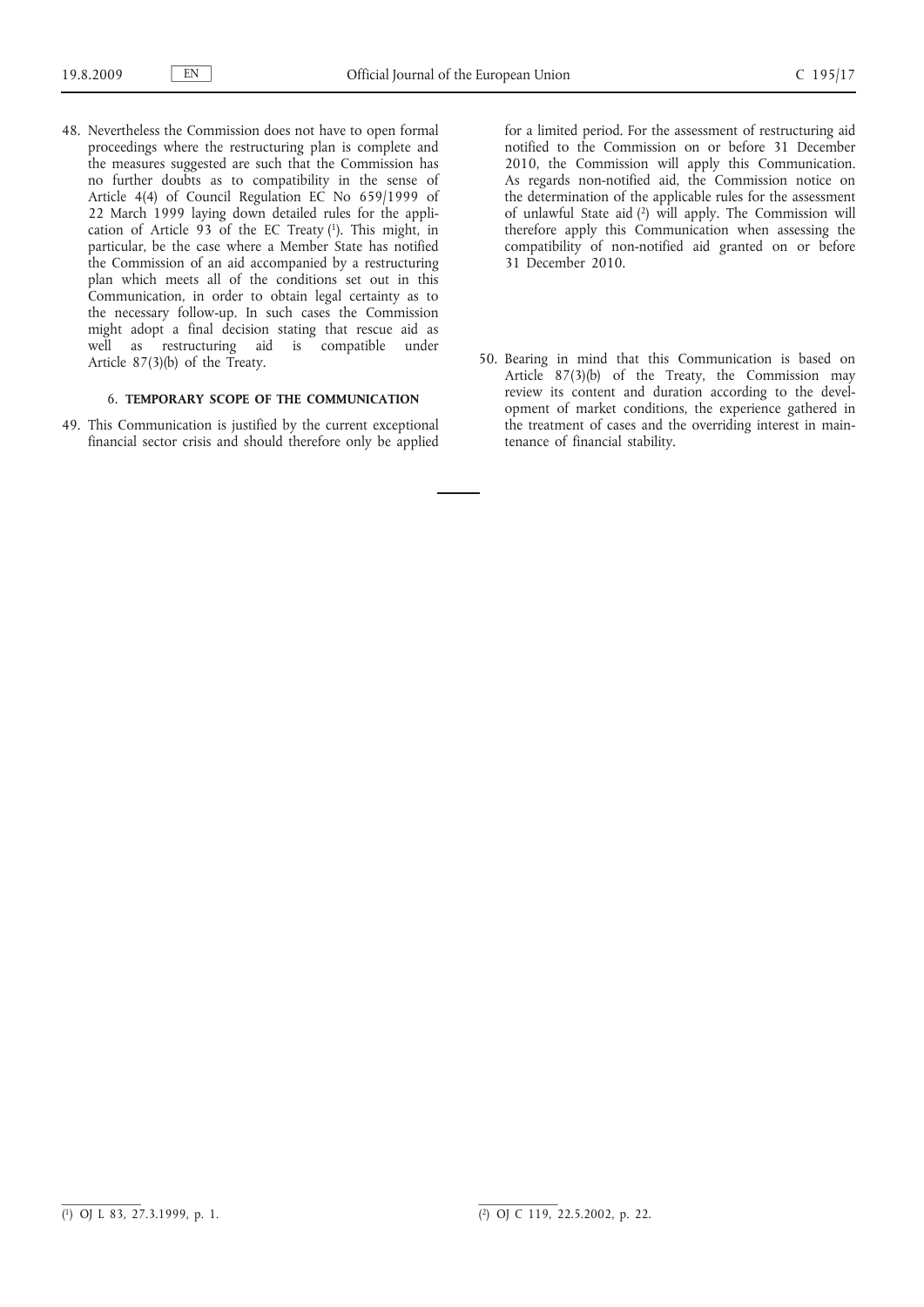## *ANNEX*

#### **Model restructuring plan**

### **Indicative table of contents for restructuring plan** (1)

1. Information on the financial institution (description of its structure etc.)

(NB: Information previously submitted may be reproduced but shall be integrated into this document and where necessary updated)

- 2. Market description and market shares
- 2.1. Description of the main relevant product markets (distinction at least between: retail, wholesale, capital markets etc.)
- 2.2. Calculations of market shares (e.g. national and European wide, depending on the geographical scope of the relevant markets)
- 3. Analysis of the reasons why the institution run into difficulty (internal factors)
- 4. Description of the State intervention and assessment of State aid
- 4.1. Information on whether the financial institution or its subsidiaries have already received a rescue or restructuring aid in the past
- 4.2. Information on form and amount of the State support or financial advantage related to support. Information should contain all State aid received as individual aid or under a scheme during the restructuring period

(NB: All aid needs to be justified within the restructuring plan as indicated in the following)

- 4.3. Assessment of State support under the State aid rules and quantification of aid amount
- 5. Restoration of viability
- 5.1. Presentation of the different market assumptions
- 5.1.1. Initial situation in the main product markets
- 5.1.2. Expected market development in the main product markets
- 5.2. Presentation of the scenario without the measure
- 5.2.1. Required adjustment to the initial business plan
- 5.2.2. Past, current and future capital ratios (tier 1, tier 2)
- 5.3. Presentation of the proposed future strategy for the financial institution and how this will lead to viability
- 5.3.1. Starting position and overall framework
- 5.3.2. Individual frameworks per business line of the financial institution
- 5.3.3. Adoptions to changes in regulatory environment (enhancement of risk management, increased capital buffers, etc.)
- 5.3.4. Confirmation regarding full disclosure of impaired assets
- 5.3.5. If adequate, change in ownership structure

<sup>(</sup> 1) Information required for the viability assessment may comprise bank's internal data and reports as well as reports prepared by/for the Member State's authorities, including the regulatory authorities.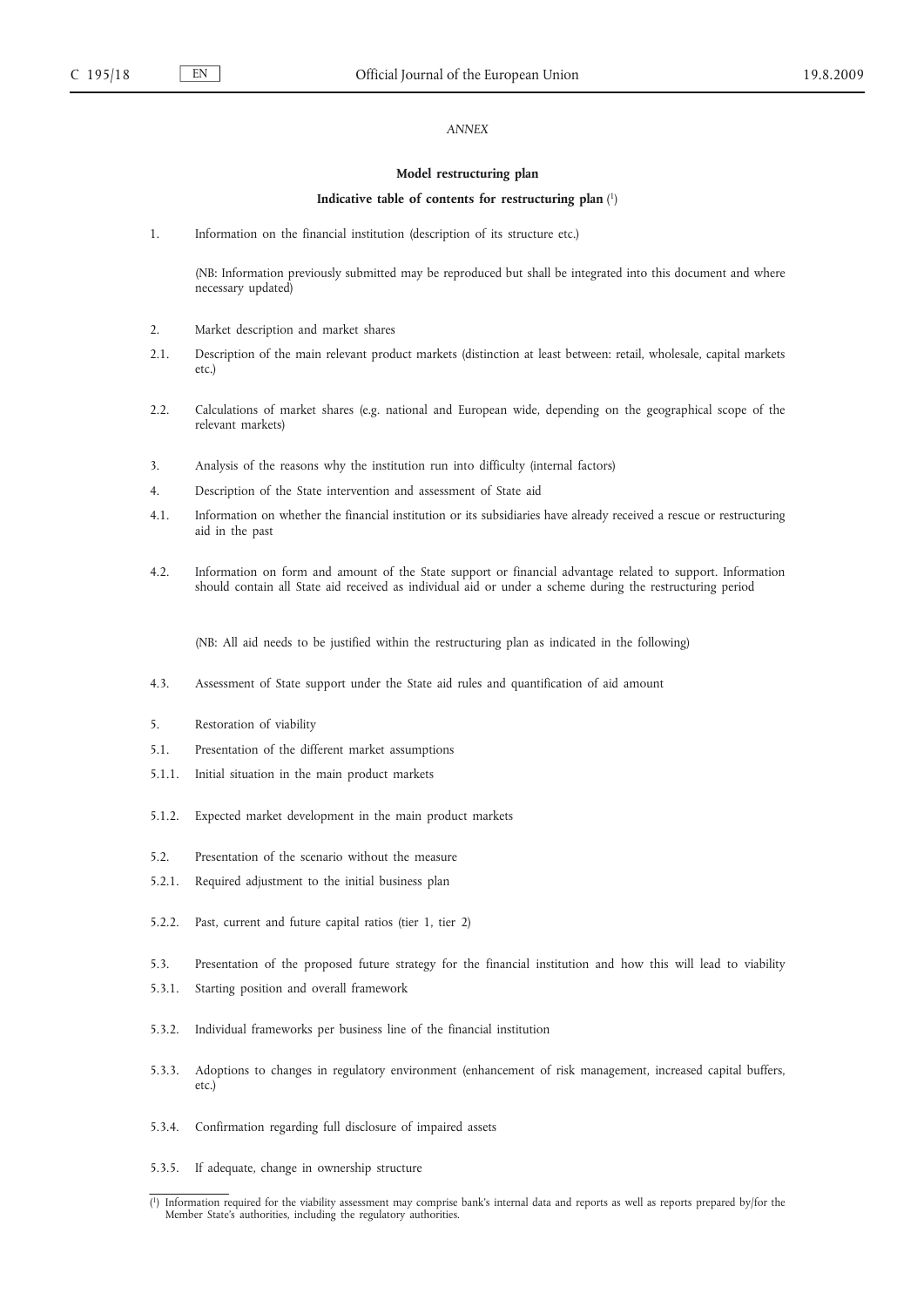- 5.4. Description and overview of the different measures planned to restore viability, their costs and their impact on the P&L/balance sheet
- 5.4.1. Measures at group level
- 5.4.2. Measures per business lines
- 5.4.3. Impact of each measure on the P&L/balance sheet
- 5.5. Description of effect of the different measures to limit distortions of competition (cf. point 7) in view of their costs and their impact on the P&L/balance sheet
- 5.5.1. Measures at group level
- 5.5.2. Measures in the fields of business
- 5.5.3. Impact of each measure on the P&L/balance sheet
- 5.6. Comparison with alternative options and brief comparative evaluation of the economic and social effects on the regional, national and Community level (elaboration is mainly required where bank may not meet prudential requirements in the absence of aid)
- 5.6.1. Alternative options: orderly winding up, break up, or absorption by another bank and resulting effects
- 5.6.2. General Economic Effects
- 5.7. Timetable for the implementation of the different measures and the final deadline for implementation of the restructuring plan in its entirety (please indicate issues of confidentiality)
- 5.8. Description of the repayment plan of the State aid
- 5.8.1. Underlying assumptions to the exit planning
- 5.8.2. Description of the State's exit incentives
- 5.8.3. Exit or repayment planning until full repayment/exit
- 5.9. Profit and loss accounts/balance sheets for the last three and next five years including key financial ratios and sensitivity study based on best/worst case
- 5.9.1. Base case
- 5.9.1.1. Profit and Loss Statement/balance sheet group level
- 5.9.1.2. Key Financial ratios on group level (RAROC as a benchmark for internal criteria for risk adjusted profitability, CIR, ROE, etc.)
- 5.9.1.3. Profit and Loss Statement/balance sheet per business unit
- 5.9.1.4. Key Financial ratios per business unit (RAROC as a benchmark for internal criteria for risk adjusted profitability, CIR, ROE, etc.)
- 5.9.2. Best case scenario
- 5.9.2.1. Underlying assumptions
- 5.9.2.2. Profit and Loss Statement/balance sheet group level
- 5.9.2.3. Key Financial ratios on group level (RAROC as a benchmark for internal criteria for risk adjusted profitability, CIR, ROE, etc.)